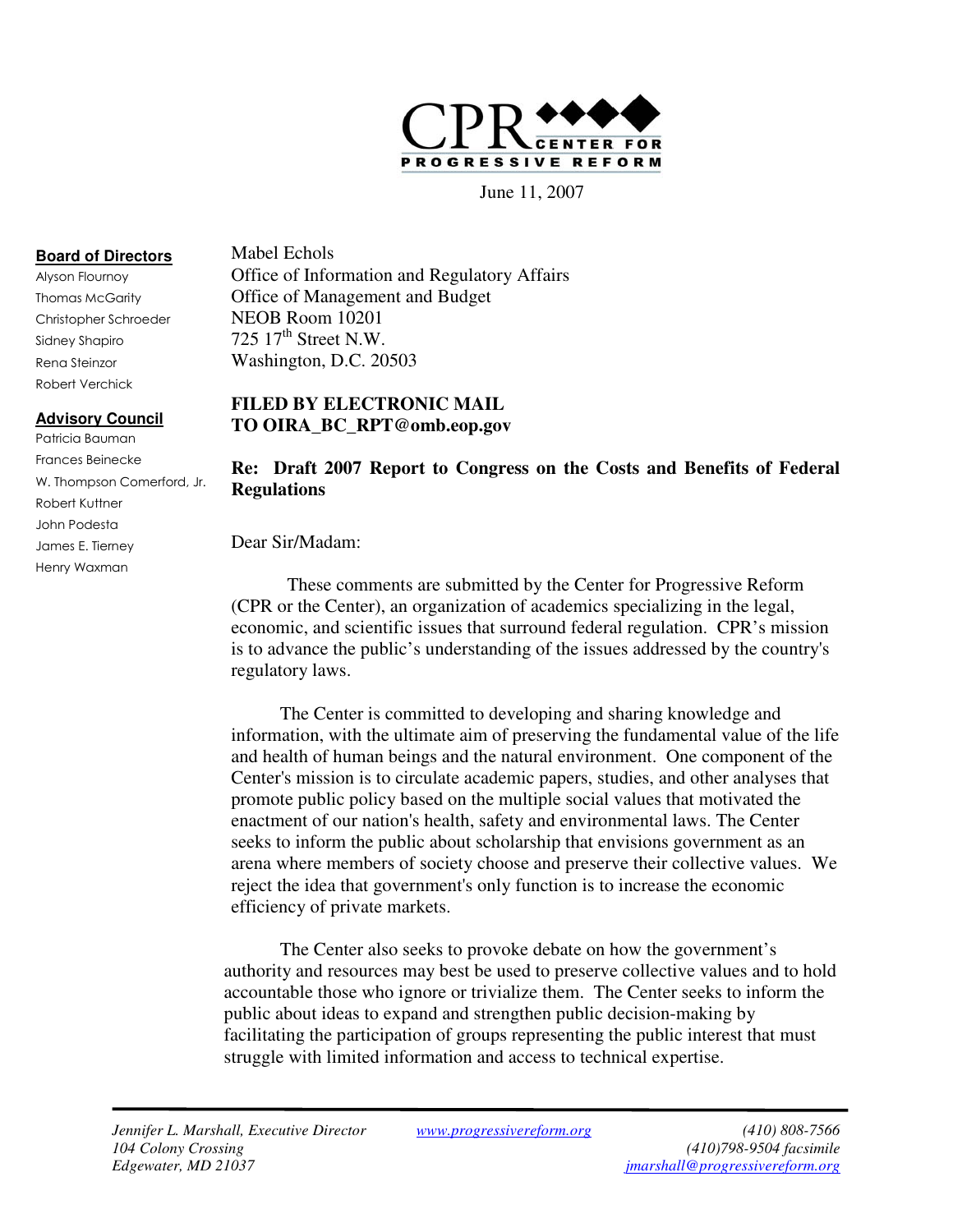These comments concern the Office of Management and Budget's (OMB) Draft 2007 Report to Congress on the Costs and Benefits of Federal Regulations (2007 Draft Report, Draft Report, or Report).

The Draft Report raises issues primarily in four broad areas; briefly, the Report:

- 1) provides a speculative and misleading accounting of the aggregate costs and benefits of major federal regulations over the past ten years (from 1996 to 2006) as well as a specific accounting of the costs and benefits of individual rules promulgated during the past year;
- 2) repeats last year's unsupported and highly speculative attempt to draw a connection between increased levels of regulation (generically defined) and depressed wages and slow economic growth;
- 3) repeats last year's self-serving effort to identify a supposed "trend" in federal regulatory activity toward lower regulatory costs and higher net benefits during the Bush II administration without attempting to place these claims in the broader context of the statutory mandates left unfulfilled;
- 4) presents a distorted and one-sided account of the implementation of the Information Quality Act.

Our specific conclusions about the Draft Report can be summarized as follows:

- 1) The enterprise of attempting to aggregate the purported costs and benefits of all federal regulation is fundamentally misguided and misleading. It has no basis in economic theory, and it provides no information as to whether federal regulations are efficient or "smart." Moreover, the process of aggregation necessarily obscures crucial information about the considerable uncertainties, assumptions, and data gaps underlying agency estimates of the costs and benefits of regulations.
- 2) OMB's accounting of the aggregate costs and benefits of federal regulation is grossly incomplete. It categorically omits two major categories of regulation: transfer rules and homeland security regulations. Accordingly, it cannot generate any meaningful conclusions about federal regulation in general.
- 3) OMB's specious attempts to draw a connection between high levels of regulation and slow economic growth and its related attempts to claim credit for the Bush II administration for reducing levels of environmental, health, and safety regulation display a pervasive and politically driven anti-regulatory bias.
- 4) OMB's review of the implementation of the Information Quality Act ignores key criticisms of the Act that CPR and others have repeatedly voiced. Rather than ensuring the use of high quality information and scientific data by agencies, the Act is being abused by industry to delay and derail important environmental, health, and safety measures. OMB's trumpeting of this administration's purported efforts to improve the quality of the science used by agencies rings particularly hollow in light of widespread criticism the Bush II administration has undergone for politicizing science and suppressing scientific information.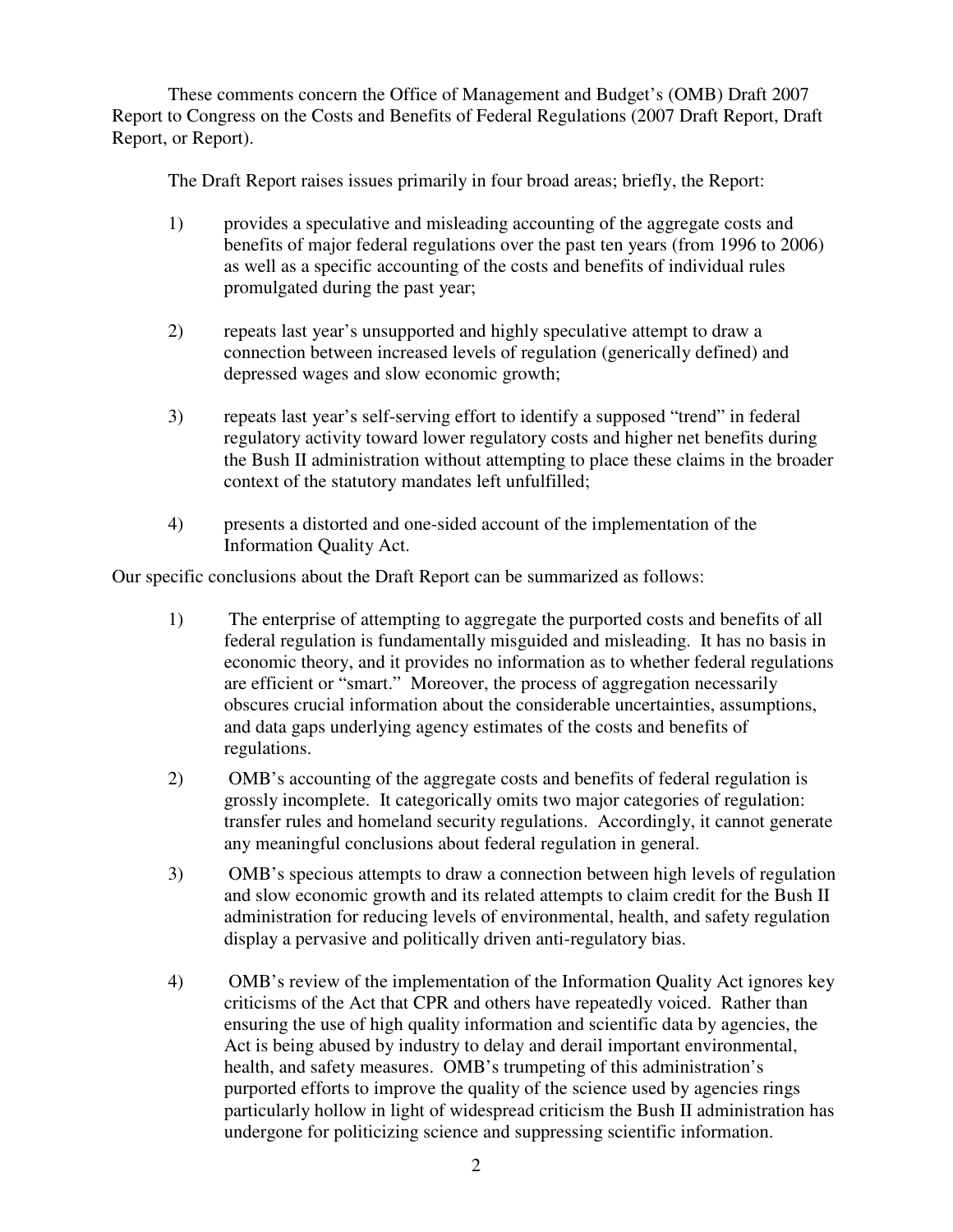# **I. OMB's Aggregation of Regulatory Costs and Benefits is Misguided and Misleading.**

# Misleading.<br>A. The Enterprise of Aggregating the Purported Costs and Benefits of All Federal  **Regulations is Fundamentally Misguided and has no Basis in Economics.**

 The entire premise of this report—the notion that by aggregating *ex ante* projections of the costs and benefits of all federal regulations, one can produce meaningful information about the "smartness" or efficiency of such regulation—is misguided.<sup>1</sup> It is based on a fundamental misunderstanding of the economic theory in which OMB purports to ground its cost-benefit mandate. Rather than illuminating the issues surrounding federal regulatory design, it serves only to obfuscate the real issues and to create opportunities for OMB to promote an ends-driven, political agenda in the guise of neutral science.

 If in a perfect world we could accurately measure and express in dollar terms all of the costs and all of the benefits to society as a whole of various regulatory alternatives, $2$  then, under basic principles of welfare economics, we could use that information to determine which regulations would produce economically "efficient" results. That is, we could determine which regulations would maximize overall social welfare.

 If, for example, we were designing a regulation to limit the amount of mercury emitted by electric power plants, we would estimate the costs and benefits that would accrue to society as a whole from incrementally more stringent levels of regulation. (The change in the level of costs or benefits produced by each incremental change in the stringency of the regulation is called a "marginal cost" or a "marginal benefit.") Assuming (as is usually the case) that at low levels of stringency the marginal benefits of pollution control outweighed the costs but that as the stringency of regulation increased the marginal costs gradually increased while the marginal benefits gradually decreased, then the optimal (or economically efficient) level of regulation would be that level at which marginal costs were just equal to marginal benefits. That would also be the level at which the net benefits of regulation were maximized.

 Thus, a cost-benefit analysis, as understood by an economist, considers the marginal costs and benefits of a series of regulatory options and picks the one for which marginal costs equal marginal benefits. Or, said another way, the cost-benefit analyst picks the option that produces the highest possible net benefits. So the criteria for an economically efficient regulation—that marginal benefits equal marginal costs and net benefits are therefore maximized—are very different from a criterion that simply requires the total benefits of a regulation to exceed its total costs. The latter criterion tells us very little about the efficiency of a regulation. While it is probably true that a regulation that produces more total costs than total benefits is inefficient, the converse is not true. Just because a regulation produces total benefits in excess of total costs does not mean that it is efficient.

 Many grossly inefficient regulations produce overall benefits in excess of costs. Imagine for example that the efficient level of mercury regulation would reduce national emissions from 48 to 15 tons per year, and that such a regulation would cost society \$5 billion and produce \$45

1

<sup>&</sup>lt;sup>1</sup> See Draft Report at 27, 32 (using term "smarter regulation" to refer to regulations consistent with OMB's regulatory "reform" agenda, including its requirement for the use of cost-benefit analysis).

 $2^{2}$  As the next section explores, this is a very big "if."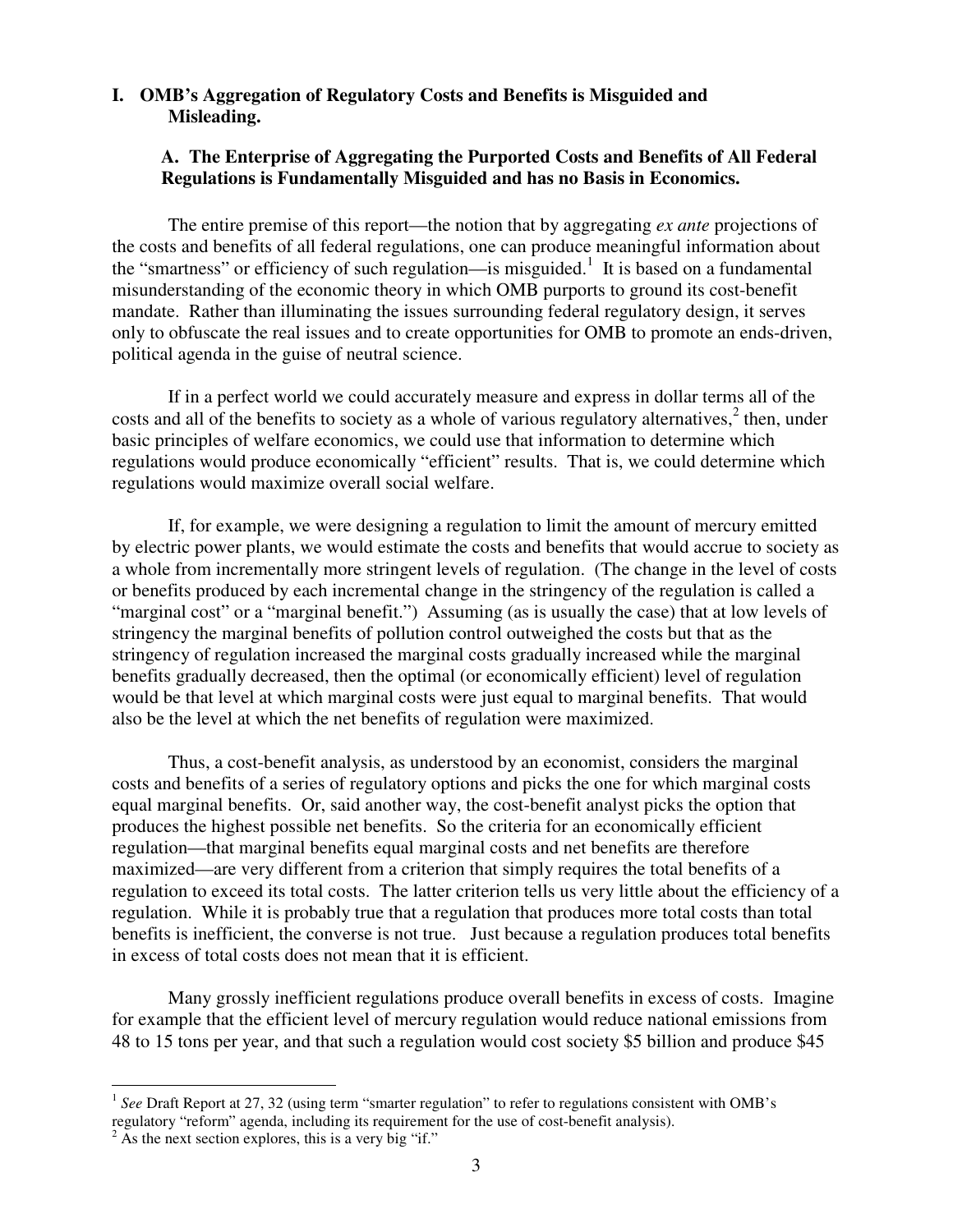billion in social benefits. This regulation would pass either version of the cost-benefit test—it maximizes net benefits *and* total benefits exceed total costs. But while this is the only level of mercury regulation that meets the economists' cost-benefit test, many other alternatives could meet the simple benefits-exceed-costs criterion. In our example it is easy to imagine, for example, that a regulation that reduced national mercury emissions by just one ton—from 48 to 47 tons per year—would still produce benefits that significantly outweighed the costs and thus would pass the simple benefits-exceed-costs test with flying colors. But such a regulation would not be at all efficient. In order to be efficient, the regulation would have to be much tougher: it would have to cut emissions down to the 15 tons-per-year level.

 Thus, the simple benefits-exceed-costs criterion is a poor proxy for actual economic efficiency. Moreover, it is systematically biased toward striking down regulations that are too stringent and allowing regulations that are too lenient. This is because a regulation for which total costs exceed total benefits is usually one that is too stringent. A regulation that errs in the other direction, on the other hand—one that is too lenient—will likely produce positive net benefits, just less of them than an efficient regulation would have produced. Accordingly, a lenient regulation will be upheld under the simple benefits-exceed-costs test, even when under an efficiency test, it ought to be made more stringent. In this way, as David Driesen has shown, the simple version of cost-benefit analysis operates as a one-way ratchet—always pushing regulation toward less stringency, but never in the opposite direction.<sup>3</sup>

 OMB purports to ground its policies in economic theory, and indeed, it explicitly adopts the more sophisticated economics-based version of cost-benefit analysis in its guidelines to agencies. Thus, Circular A-4 instructs agencies "to measur[e] incremental benefits and costs of successively more stringent regulatory alternatives [in order to] identify the alternative that maximizes net benefits." OMB Circular A-4 at  $10<sup>4</sup>$  But OMB does not consistently hold agencies to that standard—particularly not when doing so would point toward a more stringent regulation.<sup>5</sup> And OMB's annual report to Congress abandons the economic-based version of CBA in favor of the simplistic benefits-exceed-costs test. Accordingly, it tells us virtually nothing about the actual efficiency or "smartness" of regulations. Indeed, it could easily be that the overall benefits of regulation outweigh the overall costs, and yet regulations on the whole are far less stringent than they should be if they were set at economically efficient levels. (It is less likely that they err in the direction of too much stringency if total benefits exceed total costs.)

 of the Report bear some relationship to reality to begin with. In fact, as the next sections will show, OMB's accounting of the overall costs and benefits of federal regulation is built on a house of cards—estimates of regulatory costs and benefits that are wildly uncertain and endlessly contestable. contestable. 3 *See* David M. Driesen, *Is Cost-Benefit Analysis Neutral?*, 77 U. Colo. L. Rev. 335, 380 (2006). To the extent that All of this, of course, assumes that the estimates of costs and benefits that form the basis

 $\overline{a}$ 

 OMB endorses agency use of this simplistic, benefits-exceed-costs test, it belies its assertion that cost-benefit analysis can both limit and prompt regulation. *See* Draft Report at 32 (Cost-benefit analysis "may cause rules that are more stringent, less stringent, or just better designed to be more cost-effective.").

 <sup>4</sup>*See also* Executive Order 12866, 58 Fed. Reg. 51735 (Sept. 30, 1993) (Section 1: directing agencies to choose regulatory approaches that "maximize net benefits").

 <sup>5</sup>*See* Lisa Heinzerling & Rena Steinzor, *A Perfect Storm: Mercury and the Bush Administration, Part II*, 34 ELR 10485, 10487 (2004); Driesen, *supra* note 3.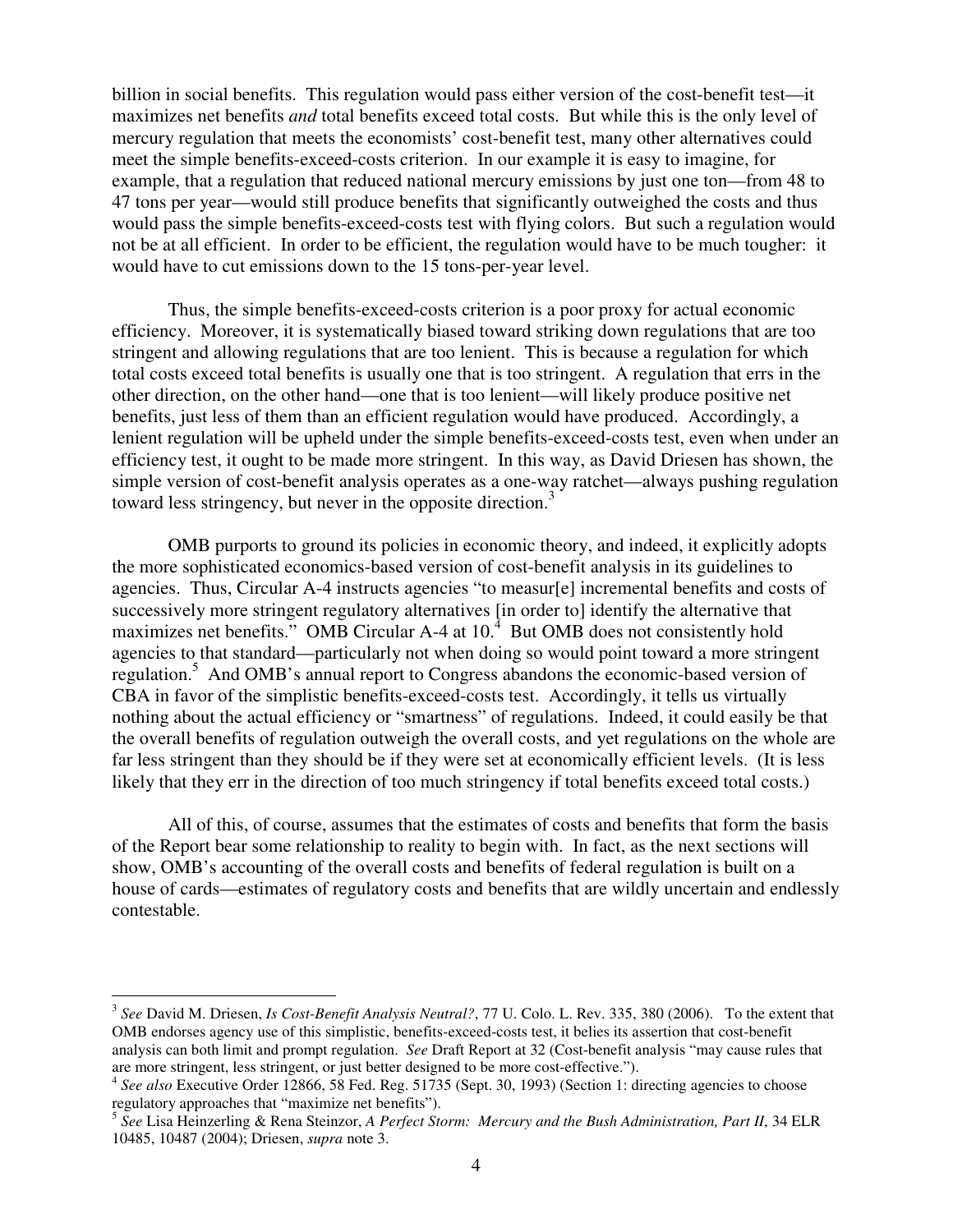#### **B. In the Process of Aggregation, Crucial Information is Lost.**

 Cost-benefit analysis attempts to distill a large and complicated body of information into a few numbers. The information on which the analysis is based is always full of holes and imperfections. Data are never complete. Scientific conclusions are never certain. And the process of converting intangible environmental values into monetary terms is fraught with unsolvable theoretical conundrums.<sup>6</sup> Accordingly, a properly developed cost-benefit analysis is always peppered with caveats and conditions that explain the uncertainties underlying the numbers, including which benefits could not be quantified, what assumptions were made to reach the numeric results, how changing those assumptions would effect the outcome, and what baseline the costs and benefits were measured against. Indeed, OMB's own guidance on conducting cost-benefit analyses stresses the importance of these narrative explanations of quantitative results,<sup>7</sup> as do the European Union's guidelines on regulatory impact assessment.<sup>8</sup> The monetary estimates of costs and benefits cannot be properly understood in the absence of these caveats.

 The process of aggregation, however, must of necessity exclude all of this important narrative information. The result is a set of naked sums that at best provides no useful information and at worst can be dangerously misleading. $9$  Thus, on page two of the Report, OMB announces that the annual benefits of federal regulation are from "\$99 billion to \$484 billion" and the annual costs are "\$40 billion to \$46 billion." The seeming precision of these numbers creates a false illusion of scientific accuracy and objectivity, which belies the vast gaps and uncertainties that lie beneath the numbers and violates OMB's purported commitment to transparency. Furthermore, these gaps and uncertainties are far more likely to skew the numbers toward lower rather than higher net benefits.

1

http://ec.europa.er/governance/impact/key\_en.htm. 9 *See* Richard Parker, *Grading the Government*, 70 U. Chi. L. Rev. 1345, 1348–49, 1404–06 (2003).

 $6$  Prominent among these theoretical conundrums is the problem of discounting. Although discounting based on inflation and interest rates makes sense for purely monetary costs, there is considerable debate and controversy over OMB's practice of applying a discount rate to benefits of environmental health and safety regulation, like the value of human life, prevention of harms to future generations, and the prevention of ecological harms. Several of our member scholars and other prominent academics have argued that there is no theoretical justification for using any discount rate at all for ecological benefits and other benefits implicating future generations. *See, e.g.,* Lisa  Heinzerling, *Discounting Our Future*, 34 LAND & WATER L. REV. 39, 40-41 (1999) (arguing that discounting should be abandoned for measuring future lives saved); Richard Revesz, *Environmental Regulation, Cost-Benefit Analysis, and the Discounting of Human Lives*, 99 COLUM. L. REV. 941, 955–86 (1999). Indeed, use of a discount rate in such circumstances can yield absurd results. Applying a discount rate of five percent to the prevention of a billion deaths 500 years from now, for example, yields the conclusion that such a measure is less beneficial than the prevention of one death today.

 and despite our extensive comments criticizing OMB's use of discounting in response to previous draft reports (Letter from CPR to Lorraine Hunt, 5/20/04 at 13-14), OMB once again blithely announces in the Draft 2007 Report its continued practice of using a 7% discount rate across the board, without acknowledging the considerable controversy surrounding this practice. (Report at  $6$  n.  $5 \& 58$  (Appenix A)) Nonetheless, despite this wide-spread discrediting and condemnation of the practice of discounting benefits

 <sup>7</sup>*See* Circular A-4 at 3 ("A complete regulatory analysis includes a discussion of non-quantified as well as quantified benefits and costs. . . . A good analysis is transparent. . . . For transparency's sake, you should state in your report what assumptions were used, such as the time horizon for the analysis the discount rates applied to future benefits and costs. It is usually necessary to provide a sensitivity analysis to reveal whether, and to what extent, the results of the analysis are sensitive to plausible changes in the main assumptions and numeric inputs.")  <sup>8</sup>*See* European Commission, *Impact Assessment Guidelines* (June 15, 2005), available at: http://ec.europa.er/governance/impact/key\_en.htm.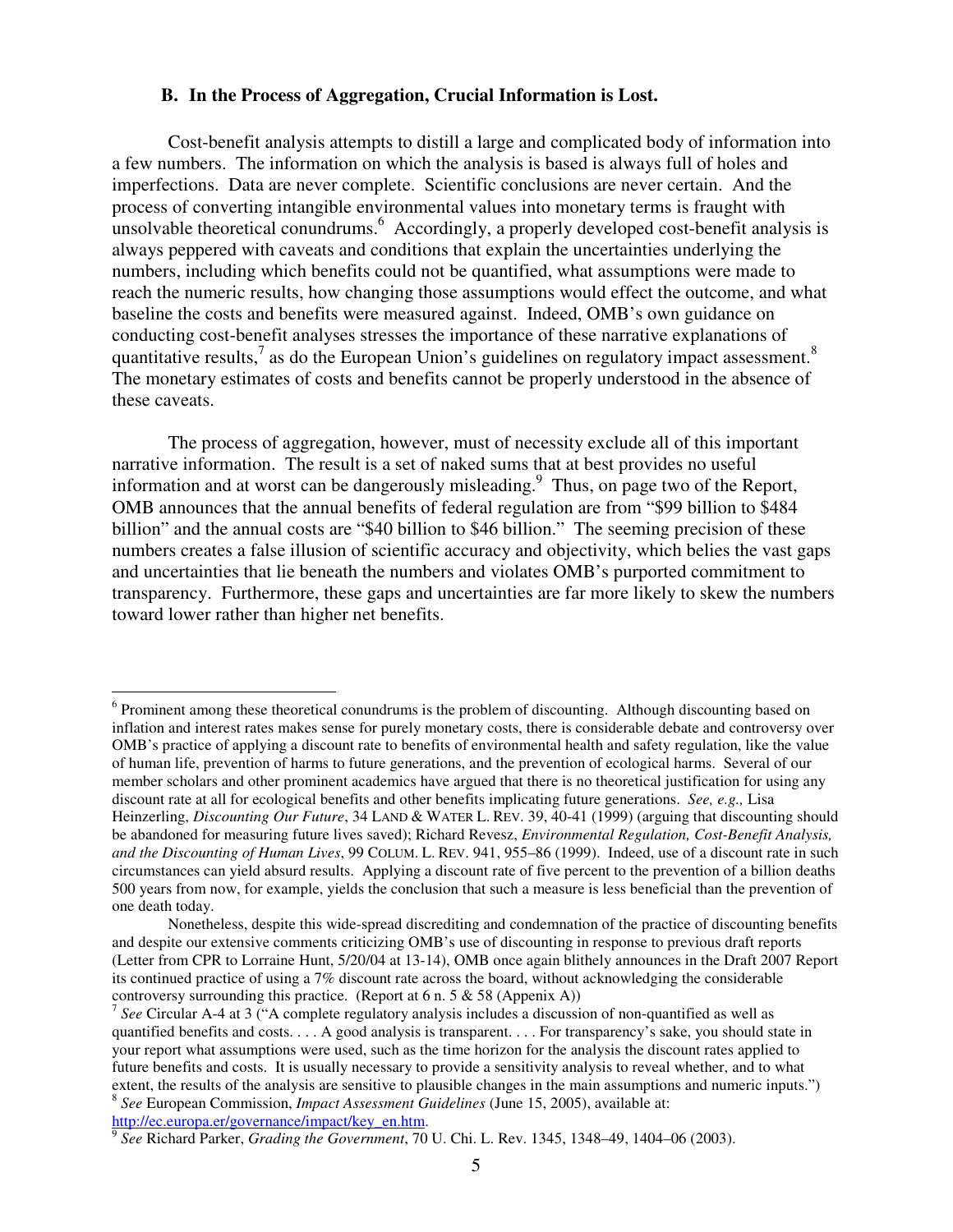Perhaps the biggest factor leading to the undercounting of benefits is the fact that many regulatory benefits are simply unquantifiable.<sup>10</sup> Indeed, of the ten major environmental, health, and safety regulations reviewed by OMB this past year, at least seven involved significant nonmonetizable benefits or costs.<sup>11</sup> Indeed, for three of the regulations, so little quantification could be accomplished that OMB was forced to omit them from the accounting entirely. For those regulations that were included, however, the non-monetizable benefits were simply jettisoned from the analysis. If they were mentioned at all, the brief reference was buried in an obscure chart in an Appendix to the Report.

 Another factor leading to the undercounting of net benefits is the over-counting of regulatory costs. There is considerable evidence that agencies routinely over-estimate the costs of regulatory compliance *ex ante*.<sup>12</sup> This is not surprising in light of the fact that agencies are usually heavily dependent on regulated industries themselves for information on compliance costs and those industries have an incentive to exaggerate the potential costs of regulation in hopes of pushing agencies toward less stringent rules.

# **C. The Underlying Estimates of the Costs and Benefits of Each Rule are not Trustworthy.**

 Ultimately, the individual cost and benefit estimates on which OMB's aggregate accounting is built are simply not trustworthy. The problem is that, at least in the context of environmental, health and safety regulation, the numbers produced by cost-benefit analysis are built on so many layers of assumption and uncertainty that they are ultimately endlessly contestable and manipulable. OMB's accounting of the costs and benefits of federal regulation, in other words, is built on a house of cards. Two years ago, we used EPA's recently promulgated regulation of arsenic in drinking water as an illustrative example of the hopeless indeterminacy of CBA. EPA estimated the costs of that rule at around \$210 million, but a study by Professor Cass Sunstein concluded that reasonable people making reasonable assumptions could peg the benefits of the rule as low as \$13 million or as high as \$3.4 *billion*. Accordingly, EPA's (and OMB's) estimate of the benefits as between \$140 and \$200 million presented a false picture that failed to capture the magnitude of the uncertainty behind EPA's numbers.

 Last year, we used EPA's cost-benefit analysis of the Mercury Rule as a cautionary tale to show how cost-benefit analysis can fluctuate wildly in the political winds. EPA's cost-benefit

<sup>10</sup> See Draft Report at 7, n. 8 ("In many instances, agencies were unable to quantify all benefits and costs."). <sup>10</sup> *See* Draft Report at 7, n. 8 ("In many instances, agencies were unable to quantify all benefits and costs.").<br><sup>11</sup> *See* Draft Report at 60-64 (Table A-1); EPA, Office of Water, Economic Analysis for the Final Stage

Disinfectants and Disinfection Byproducts Rule, ES-11 (Dec. 2005), available at:

http://www.epa.gov/safewater/disinfection/stage2/pdfs/analysis\_stage2\_ecconomic\_main.pdf. http://www.epa.gov/safewater/disinfection/stage2/pdfs/analysis\_stage2\_ecconomic\_main.pdf.<br><sup>12</sup> See Frank Ackerman, *The Unbearable Lightness of Regulatory Costs*, Global Development and Environment

1

 Institute, Working Paper No. 06-02 (Feb. 2006); W. Harrington & R.D. Morgenstern, et al., *On the Accuracy of Regulatory Cost Estimates*, 19 J. Policy Analysis & Management 297 (2000); H. Hodges, *Falling Prices: Costs of Complying with Environmental Regulations Almost Always Less Than Advertised*, Economic Policy Institute (1997); U.S. Congress, Office of Technology Assessment, *Gauging Control Technology and Regulatory Impacts in Occupational Safety and Health—An Appraisal of OSHA's Analytic Approach*, U.S. Government Printing Office OTA-ENV-635, available at: http://www.whitehouse.gov/omb/inforeg/2004\_cb\_final.pdf; Thomas O. McGarity & Ruth Ruttenberg, *Counting the Cost of Health, Safety, and Environmental Regulation,* 80 Tex. L. Rev. 1997, 2042 44 (2002)(collecting studies); Ruth Ruttenberg, *Not Too Costly After All: An Examination of the Inflated Cost Estimates of Health, Safety, and Environmental Protections*, (Public Citizen White Paper, Feb. 2004), available at: http://www.citizen.org/documents/ACF187.pdf.<br>6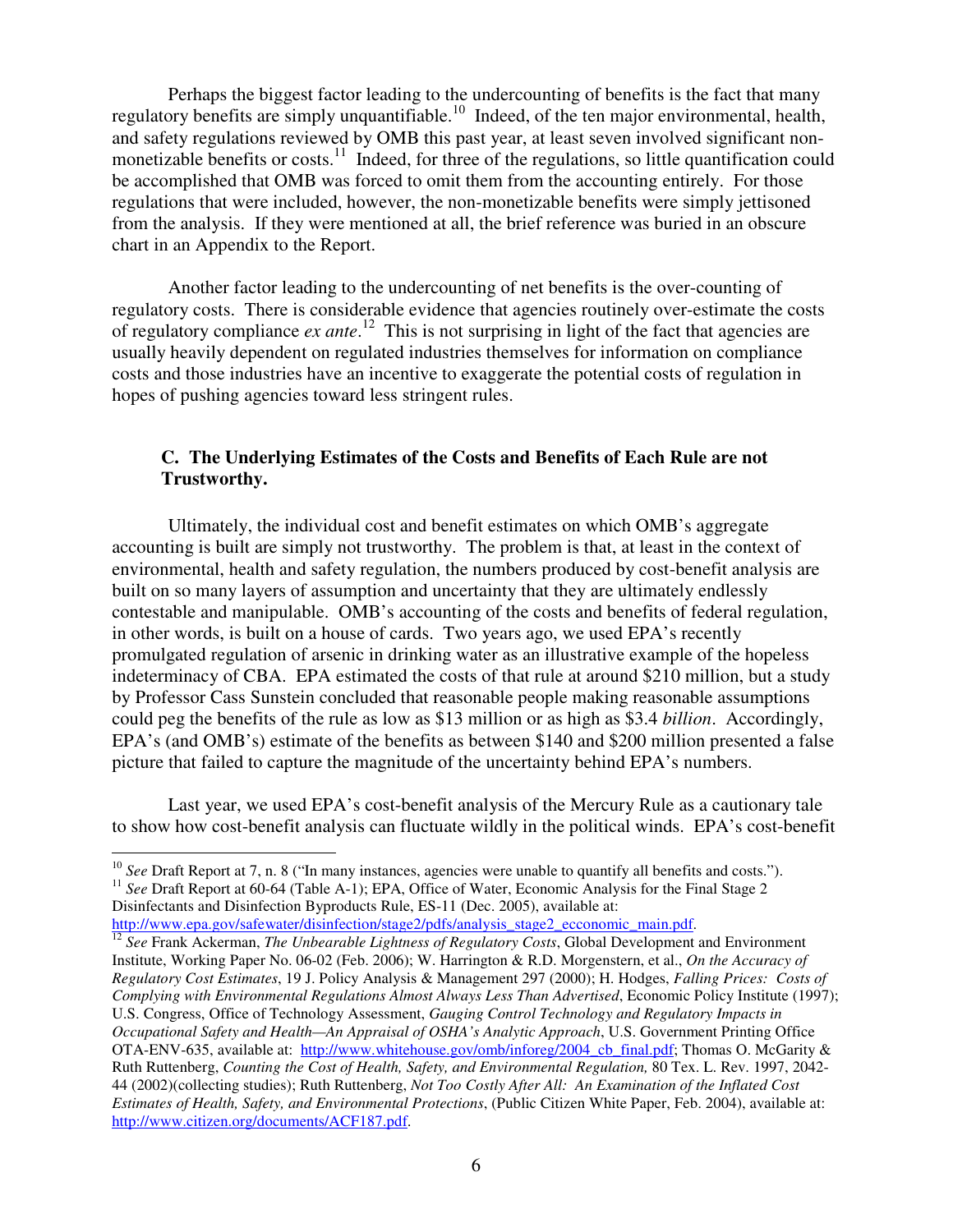analysis for the mercury rule went from estimating net benefits in connection with the proposed rule of \$13 to 70 billion to estimating *negative* net benefits of \$850 million in connection with the only slightly less stringent final rule. The story of how EPA went about achieving such a dramatic about-face involved stunning leaps of logic worthy of Alice in Wonderland—like counting the fact that people with lower IQs tend to attend fewer years of school than those with higher IQs as a *benefit* of mercury poisoning—and the mysterious exclusion from the second analysis of large categories of benefits that had been quantified and included in the first analysis. But the point of the story was simply to illustrate again the wild indeterminacy and contestability of the numbers upon which agency cost-benefit analyses are built.

 Indeed, one could make the same point with virtually any of the analyses that form the basis for OMB's accounting. In this year's crop of new regulations, the National Highway Traffic Safety Administration's rule setting new fuel efficiency standards for light trucks stands out as one that received considerable attention from the media and accordingly was presumably subject to relatively careful review by the agency. OMB's accounting shows the benefits of this rule modestly exceeding the costs. For 2008, for example, benefits are estimated at \$782 million to \$968 million and costs at \$ 536 to \$557 million. Fuel efficiency is, of course, a particularly salient political issue right now because of the widespread consensus and concern about global warming. There is broad and growing agreement that fuel efficiency standards—especially those for light trucks and SUVs—must be increased substantially in order to reduce the large contribution to the accumulation of greenhouse gases in the atmosphere made by U.S. motor vehicle emissions. Imagine our surprise then, when, upon looking up the underlying cost-benefit analysis, we discovered the following admission, buried on page 252 of the 316-page document:

 The agency continues to view the value of reducing emissions of carbon dioxide and other greenhouse gases as too uncertain to support their explicit valuation and inclusion amount the savings in environmental externalities from reducing gas production and use.<sup>13</sup>

 In plain English: The benefits estimate does not include global warming impacts because they are too difficult to quantify. The analysis does, however, go on to calculate—down to the penny—the monetary value of the five minutes drivers will save each time they don't have to visit a gas station because the increased efficiency of their engine allows them to go farther on a tank of gas. $14$ 

 Here is a rule that implicates what is arguably the most profound and pressing public policy issue of our time and omits it from the analysis. If cost-benefit analysis cannot incorporate the issue that constitutes one of the most important reasons for promulgating a rule in the first place, one has to wonder if CBA has any relevance at all for public policy making. OMB's report, however, provides no hint of this striking omission from the cost-benefit estimate for the NHTSA rule. Although OMB promises to convey information about omitted, unquantifiable benefits on a rule-by-rule basis for those patient enough to dig to the table buried in Appendix  $A$ ,<sup>15</sup> even the table is silent on this point, providing no clue that significant benefits

 $\overline{a}$ 

<sup>&</sup>lt;sup>13</sup> U.S. Department of Transportation, National Highway Traffic Safety Administration, Final Regulatory Impact Analysis, Corporate Average Fuel Economy and CAFÉ Reform for MY 2008-2011 Light Trucks VIII-64 to VIII-65 (March 2006)[hereinafter NHTSA RIA], available at:

 http://www.nhtsa.dot.gov/staticfiles/DOT/NHTSA/Rulemaking/Rules/Associated%20Files/2006\_FRIAPublic.pdf. 14 *Id.* at VIII-66 to VIII-69.  $\frac{14}{14}$  *Id.* at VIII-66 to VIII-69.

<sup>&</sup>lt;sup>15</sup> See Draft Report at 7 n. 8 ("In many instances, agencies were unable to quantify all benefits and costs. We have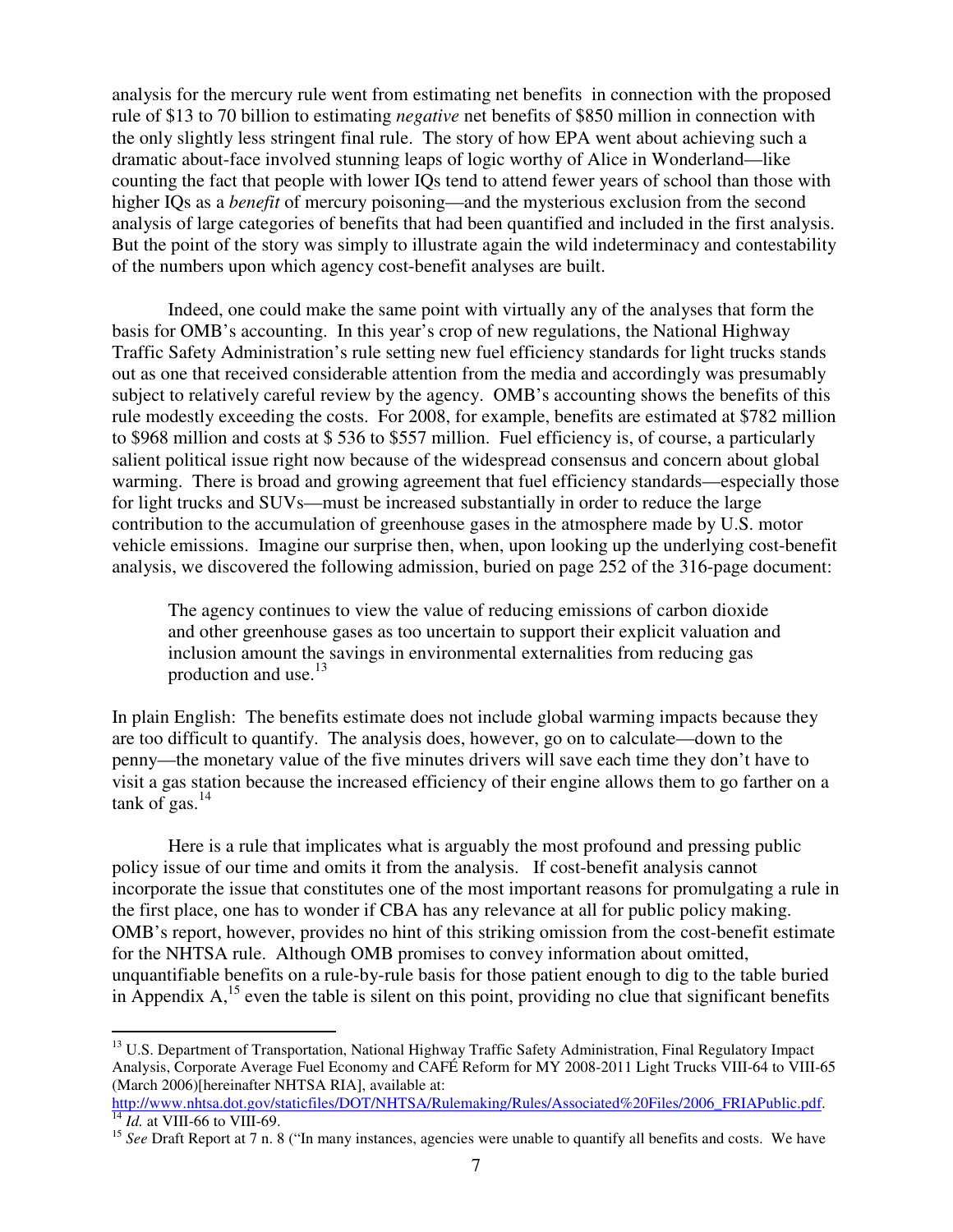might be missing from the estimate. Devoid of caveats, these numbers are reported and incorporated into OMB's aggregation as though they meaningfully reflect the social impacts of the rule.

 Moreover, even if NHTSA's benefits estimate had provided some reasonable approximation of the true social benefits of its rule, the method NHTSA used to conduct its analysis would have provided little useful information about the desirability of the rule. NHTSA's cost-benefit analysis—like virtually all of the CBAs produced by federal agencies and approved by OMB—failed to analyze the efficiency of the rule in a manner consistent with the fundamental principles of economic theory to which OMB purports to subscribe. In order to learn something about the efficiency of the rule, NHTSA would have had to comply with OMB's directive "to measur[e] incremental benefits and costs of successively more stringent regulatory alternatives [in order to] identify the alternative that maximizes net benefits." (OMB Circular A- 4 at 10.) Instead, NHTSA analyzed a set of only three alternatives, which varied some in their administrative details but all of which accomplished roughly the same increase in average fuel efficiency—a modest increase of less than two miles per gallon over a four year period.<sup>16</sup> It justified this increase by concluding that the benefits exceeded the costs, but failed to consider whether more stringent options would have produced even higher net benefits.<sup>17</sup> In short, even had it used a more meaningful estimate of benefits, NHTSA's analysis would not have been able to determine whether the rule was efficient in an economic sense.

## **II. OMB's Accounting of Aggregate Costs and Benefits Leaves Out Major Categories of Regulation**.

 OMB's accounting of the aggregate costs and benefits of major federal regulations is also grossly incomplete because it categorically excludes certain important types of regulation from the accounting entirely. For the last fiscal year, for example, OMB included only 7 of the 28 federal regulations that it categorized as "major." (Draft Report at 10) As in prior years, OMB has chosen to categorically exclude "Transfer Rules" and Homeland Security Rules.<sup>18</sup> Indeed, because so many important categories of regulation are excluded, it is not at all clear whether the accounting provides any meaningful information at all.

#### **A. Homeland Security Regulations Get a Free Ride.**

 Homeland security regulations are again categorically excluded from OMB's accounting of overall costs and benefits because, OMB informs us, "[t]he benefits of improved security are very difficult to quantify and monetize." (Draft Report at  $10$ )<sup>19</sup> The exclusion of this major

<u>.</u>

 in Appendix A."). conveyed the essence of these unquantified effects on a rule-by-rule basis in the columns titled "Other Information"

 16 The 2007 standard is 22.2 miles per gallon (mpg). *See* Department of Transportation, National Highway Traffic Safety Administration, Final Rule: Average Fuel Economy Standards for Light Trucks, Model Years 2008-2011, 71 Fed. Reg. 17,566, 17,568 (April 6, 2006). The new rule raised the standard each year for the next fours years, reaching a high of 24 mpg for model year 2011. *See id*. at 17566, 17645 (Table 15). 17 *See* NHTSA RIA, *supra* note 13, at IX-7.

<sup>&</sup>lt;sup>17</sup> See NHTSA RIA, supra note 13, at IX-7.

<sup>&</sup>lt;sup>17</sup> See NHTSA RIA, *supra* note 13, at IX-7.<br><sup>18</sup> At the same time that OMB leaves huge categories of regulation out of its analysis, it also includes at least one regulation—OSHA's 2000 ergonomics rule—that shouldn't be counted because it never went into effect. *See* Report at 33-34, 35 n. 51.

 $19$  We agree that prevention of terrorism, like environmental protection and many other important social aims, is not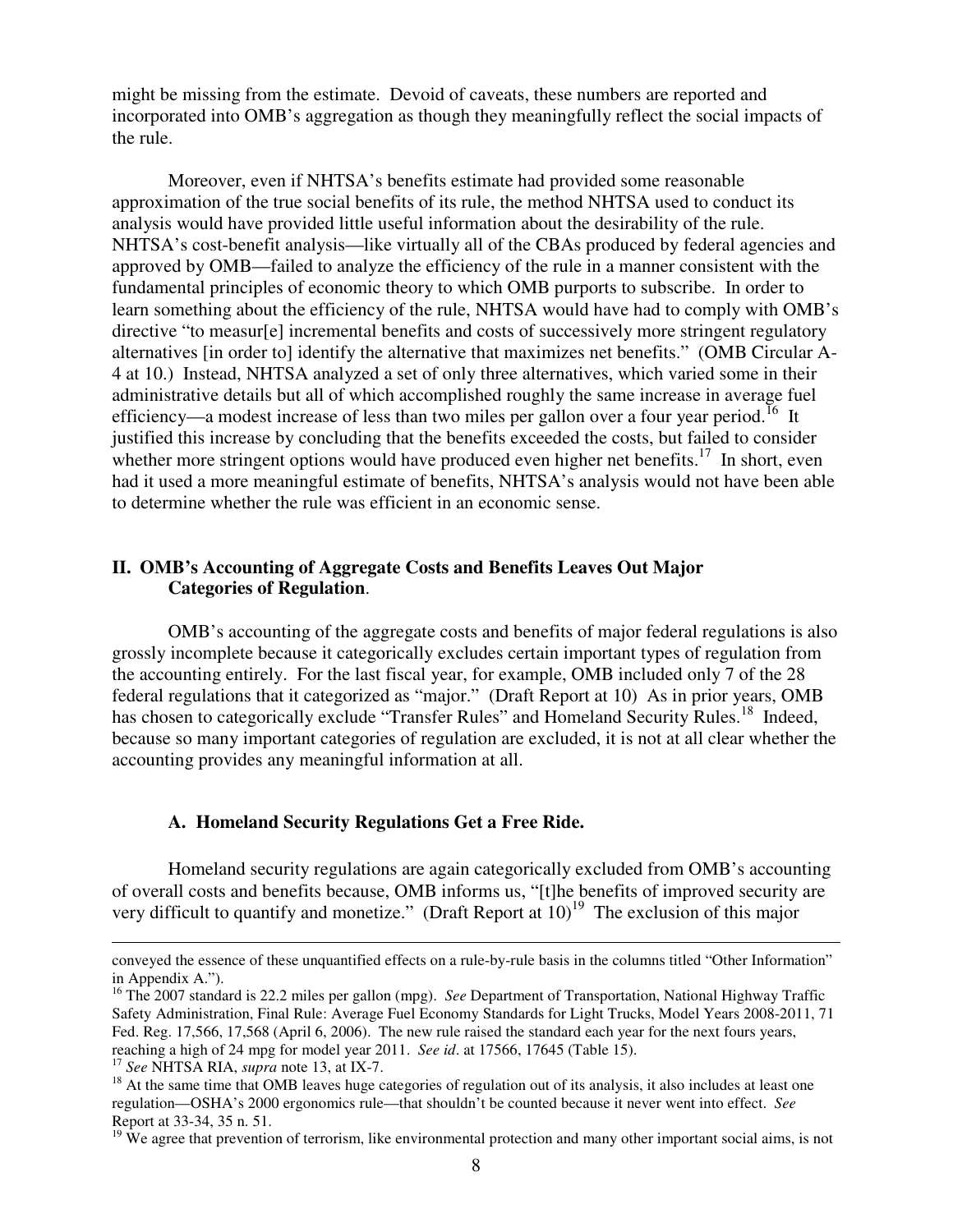category of regulation obviously raises questions about the capacity for OMB's aggregate figures to generate meaningful generalizations about the success or "efficiency" of the federal regulatory program as a whole. It also highlights the way in which OMB provides selective treatment to regulation depending on its goals or content. Homeland security regulations apparently get a free ride from OMB. That is, OMB does not require the Department of Homeland Security justify its regulations with cost-benefit analysis because OMB accepts that the benefits of such regulations are simply too difficult to monetize. Yet, as the foregoing discussion of the NHTSA rule demonstrates, the benefits of many environmental regulations can also be exceedingly difficult to meaningfully monetize. And OMB's inclusion of such rules in its aggregate accounting despite these difficulties can create a false impression that such regulations are inefficient.

# **B. "Transfer Rules" Are Arbitrarily Excluded.**

 In the Draft 2007 Report, OMB also follows its prior practice of failing to include in its aggregate accounting what it calls regulations that "implemented federal budgetary programs," or rules that transfer money from the federal government to private parties. (Draft Report at 10) Eighteen of the 28 major federal rules reviewed by OMB over the past year fell into that category. OMB provides no real explanation for why it excludes these rules, even though they are covered by Executive Order 12866. It merely asserts cryptically that it need not analyze the costs and benefits of these transfer rules because its Report is "focused on regulations that impose costs primarily through private sector mandates." (Draft Report at 10)

 rules listed in Table 1-6 of the Report include many very expensive government programs. (Draft Report at 14-16) The money spent on these programs is not available for other purposes. The expenditures associated with these programs are therefore opportunity costs in the classic sense. In its guidelines for cost-benefit analysis, OMB makes clear that a basic purpose of conducting cost-benefit analysis is to assess the opportunity costs of federal government programs. (Circular A-4 at 17-19.) In addition, these guidelines explicitly require agencies to analyze the distributional effects of transfer payments. (Circular A-4 at 11.) OMB's complete failure to identify, much less analyze, the opportunity costs and distributional consequences of the agency transfer rules in Table 5 flouts OMB's own official policy statements. This distinction between transfer rules and other kinds of rules is specious. The transfer

 should not be equally concerned about spending programs as it is about regulations that impose restrictions on private parties. If, on the other hand, OMB's real concern is a politically motivated agenda aimed at removing regulatory burdens on the private sector, its approach is If OMB's concern is really the efficiency of government, there is no reason the agency perhaps understandable.

### **III. OMB's Draft Report Evidences a Pervasive Anti-Regulatory Bias.**

1

 OMB's specious attempts to draw a connection between high levels of regulation and slow economic growth and its related attempts to congratulate the Bush II administration for

 extensively to that effect previously. *See* Letter from CPR to Lorraine Hunt, 4/3/03 at 16-18. capable of being incorporated into the narrow and rigid framework of cost-benefit analysis, and have commented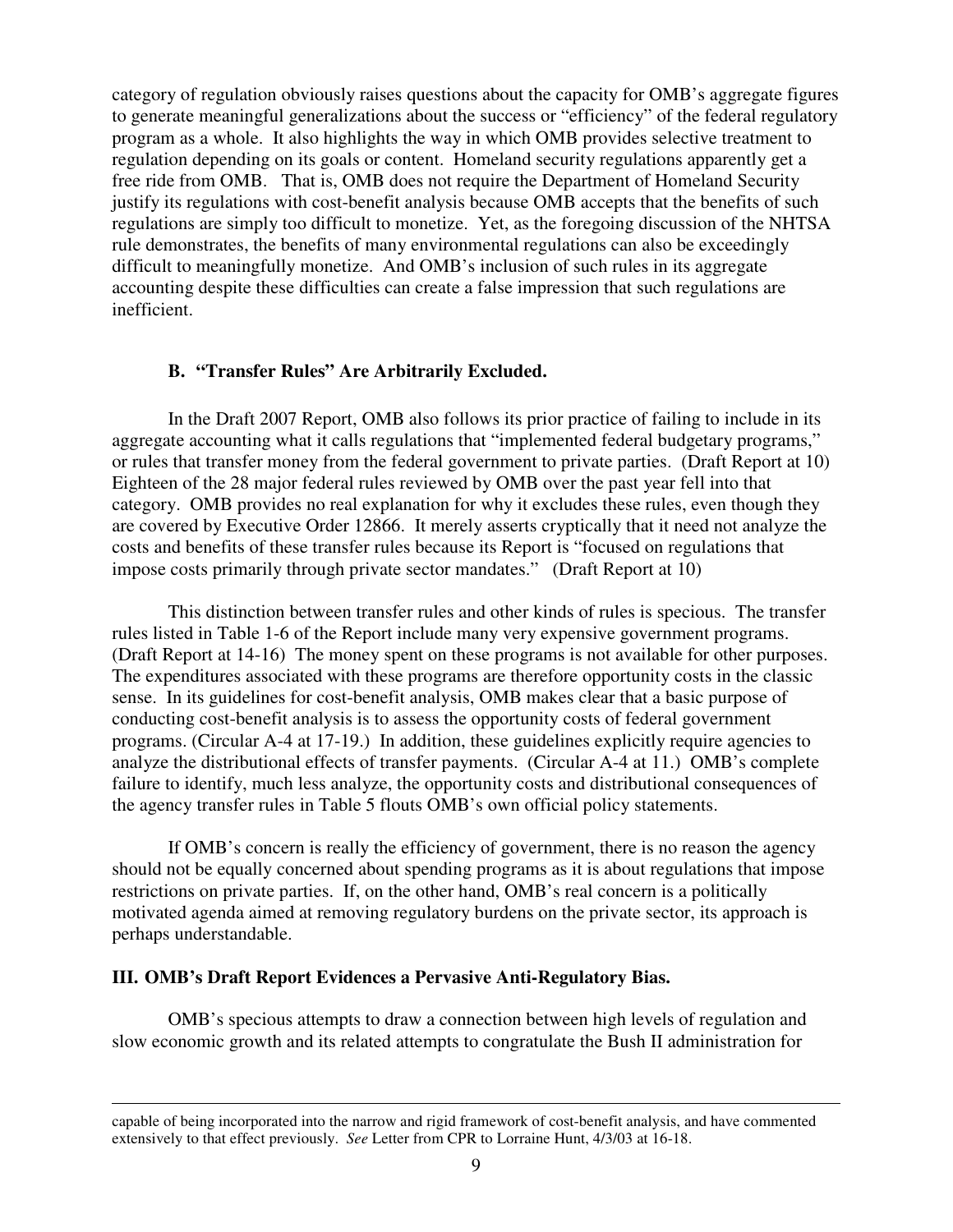reducing levels of environmental, health, and safety regulation display a pervasive and politically driven anti-regulatory bias.

# **A. OMB's Comments on the Relationship between Regulation and Wages are Unsubstantiated and Irrelevant.**

 Wages." With language lifted virtually verbatim from prior year's reports, OMB takes the position that the costs of social regulation, in particular occupational health and safety standards, are borne by employees. (Draft Report at 19-20) The only citation OMB gives for this broad claim is a single quotation from one textbook in modern labor economics. (Draft Report at 26, n. 24) Textbooks, of course, do not all agree with each other, and they do not represent peer- reviewed literature, the standard of proof that OMB requires in other areas. OMB cites no empirical evidence for its claim. Moreover, the Report focuses myopically on the assumed negative effect of regulation on wages in the regulated industry, and ignores entirely the possibility that regulation may increase revenues and wages in other sectors of the economy—in, for example, the industry that produces pollution control equipment. Once again, OMB has included in this year's report a brief section entitled "Impact on

 OMB goes on to concede that in some cases workers might not be hurt by occupational health standards. They will likely be better off with such standards, OMB says, "if health benefits exceed their associated wage costs *and* such costs are not borne primarily by workers." (Draft Report at 26-27 (emphasis added)) In fact, however, the conjunction is misplaced; workers will be better off if *either* of the conditions cited by OMB is true. If health benefits that individual workers receive exceed the costs imposed on their wages by regulatory compliance, then even if workers bear the full cost of the regulation they obtain a net benefit. Furthermore, if workers do not bear the costs of the rule, then they will be better off with a rule that protects their health than they would be without such a rule. (Of course, workers may also be better off if workplace rules protect their lives and health, even if some of the costs are ultimately imposed on the workers themselves.)

# **B. OMB's Comments on the Relationship between Regulation and Economic Growth Are Misleading.**

 OMB purports to take the position that CBA is a neutral tool that is neither anti- regulatory nor pro-regulatory but simply distinguishes good regulation from bad regulation. Nonetheless, it has again included in this year's Draft Report a gratuitous and blatantly ideological section that purports to draw a link between government regulation of all kinds and depressed wages and slow economic growth. (Draft Report at 27-32) Since we commented extensively on a very similarly worded section of the report three years ago, we will not rehash old arguments here, but simply refer the reader to our previous comments. (Letter from CPR to Lorraine Hunt, 5/20/04 at 2-6.)

 discussion on this topic fails to even acknowledge the large literature that finds a positive For the purposes of this year's comments, it suffices to note that OMB's lengthy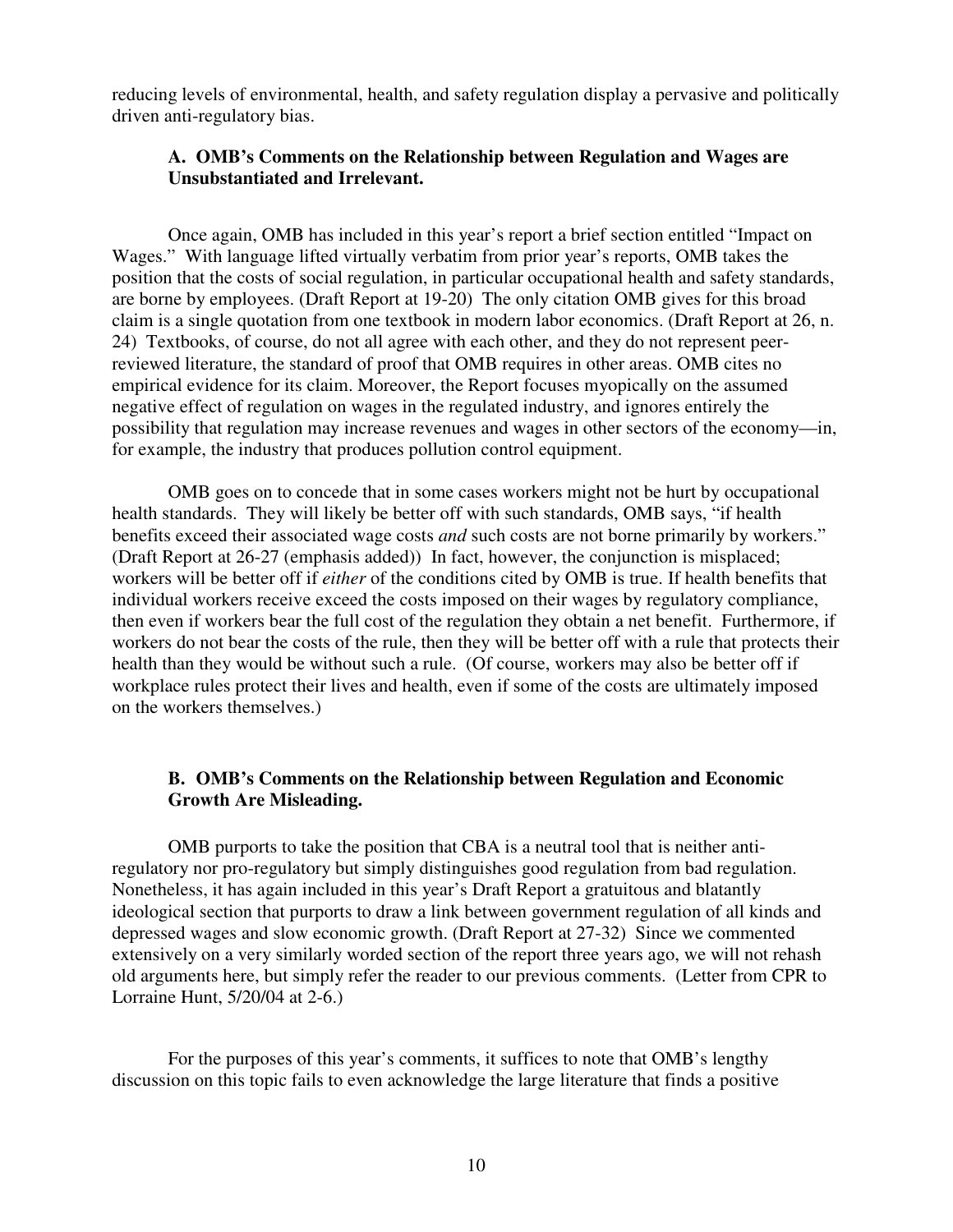correlation between levels of environmental regulation and per capita income<sup>20</sup> and confirms the "Porter hypothesis" that regulation can improve economic competitiveness.<sup>21</sup> Furthermore, OMB's efforts to find a link between regulation and slow economic growth are also at odds with the growing evidence that in many instances environmental regulation actually imposes costs that are too small to have any discernable economic impact. $^{22}$ 

# **C. OMB's Attempt to Identify a Trend Toward More Efficient Regulation in the Bush II Administration is Specious.**

 OMB's attempt to make a case against regulation in general as an enemy of economic growth sets the stage for the next section, in which OMB purports to identify "trends" in federal regulatory activity. In particular, OMB insinuates that by decreasing regulatory activity, the Bush II administration has improved the efficiency of regulation over the past four years.

 OMB presents two charts. One shows the costs of major rules from 1981 to 2006, and the second shows the costs and benefits of major rules from 1992 to 2006. (Draft Report at 35 36) From these charts, OMB extracts several conclusions, which it apparently views as important enough to highlight in the executive summary. One is that "[t]he average yearly cost of the major regulations issued during the Bush (43) Administration is about 47 percent less than over the previous 20 years." The second is that "[t]he average yearly benefit of the major regulations issued during the Bush (43) Administration is more than double the yearly average for the previous eight years." (Draft Report at 2, 34, 35) Both assertions are highly misleading.

 First, to attempt to draw any meaningful conclusion about regulatory legitimacy or efficiency by looking only at costs flies in the face of the economic theory on which cost-benefit analysis is supposedly grounded and to which OMB purports to subscribe. While OMB does not directly state that the decreasing trend in costs necessarily indicates an improvement in the efficiency of regulation under the Bush II administration, it is hard to imagine what other purpose is served by making this assertion and highlighting it in the executive summary. The placement of this analysis directly after the section arguing that regulation negatively impacts economic growth also contributes to this impression. According to the economic theory to which OMB purports to subscribe, one can only judge the efficiency of a regulation by looking at both marginal costs and marginal benefits and comparing them. Looking only at costs provides no useful information about the efficiency or desirability of a regulation. It doesn't even permit a determination as to whether those costs are less than or greater than the benefits. Under principles of economic theory, the fact that costs have decreased does not indicate that regulation has become "better" or "smarter" (Draft Report at 32), unless one's real agenda is the dismantling of the regulatory state rather than economic efficiency.

 $\overline{a}$ 

 *Cross-Country Empirical Analysis*, World Bank Policy Research Department Working Paper**,** No. 1448, March (examining data from 31 countries showing positive correlation between stringent air pollution regulations and per capita income)), available at http://www <sup>20</sup>*See, e.g*., Dasgupta, S., A. Mody, S. Roy and D. Wheeler, 1995, *Environmental Regulation And Development: A* 

wds.worldbank.org/servlet/WDS\_IBank\_Servlet?pcont=details&eid=000009265\_3970311121743).<br><sup>21</sup> M. Porter & C. van der Linde, *Toward a New Conception of the Environment-Competitiveness Relationship*, 9 J. Economic Perspectives 97 (1995); Ebru Alpay et al., *Productivity Growth and Environmental Regulation in*  Mexican and U.S. Food Manufacturing, 84 American J. Agricultural Economics 887 (Nov. 2002).

*Mexican and U.S. Food Manufacturing*, 84 American J. Agricultural Economics 887 (Nov. 2002).<br><sup>22</sup> *See* Frank Ackerman, *The Unbearable Lightness of Regulatory Costs*, Global Development and Environment Institute, Working Paper No. 06-02 (Feb., 2006)*.*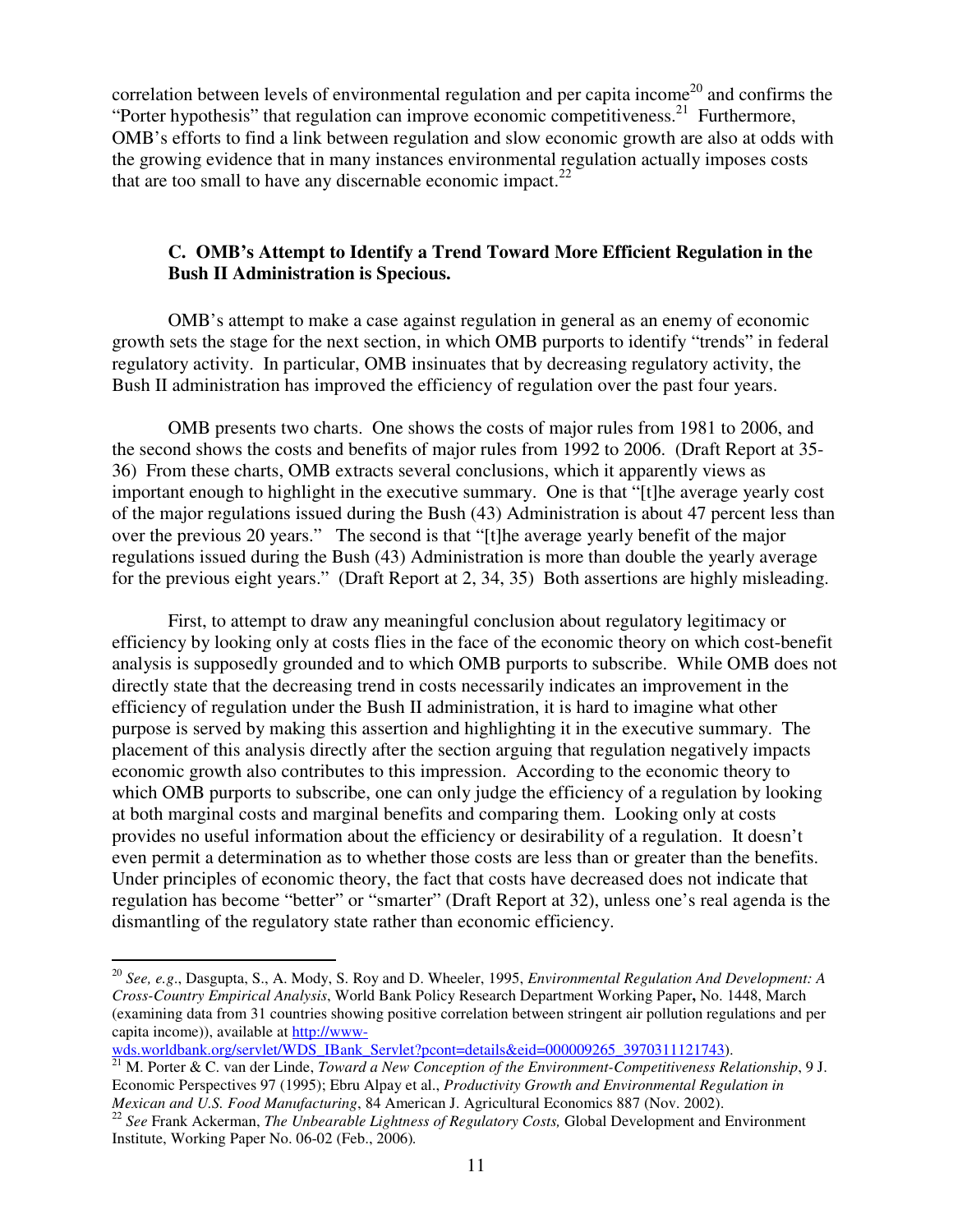Thus, if the costs of regulation have substantially decreased during the Bush II administration, that may mean either one of two things: 1) many inefficient regulations for which costs exceeded benefits have been foregone or repealed, thus increasing economic efficiency or 2) many efficient and desirable regulations that would have provided far more benefits to society than costs have been foregone, thus leading to less economic efficiency than would have been possible had more regulatory costs been incurred. To suggest that a decrease in regulatory costs standing alone indicates a "good result" or an increase in economic efficiency is intellectually incoherent.<sup>23</sup>

 The second assertion—that the average yearly benefit of regulation under the Bush II administration has doubled over the previous eight years of the Clinton administration—is also highly misleading. Just as information on the costs of regulation provides no useful information in the absence of information about the benefits (not to mention the marginal costs and benefits), so information about benefits only provides no information in the absence of information about costs. costs. To be fair, while the statement in the executive summary is phrased solely in terms of

 benefits, Figure 2-2 does provide information on costs as well and does indicate dramatically high net benefits in the last three years of the Bush II administration, particularly in 2004 and 2005. But, as OMB acknowledges, the high average yearly net benefit for the Bush years is primarily due to three rules promulgated during those years, which yielded unusually high projections of net benefits: EPA's non-road diesel engine rule, which generated an estimated \$27.3 billion in net benefits in 2004, EPA's Clean Air Interstate Rule, which generated an estimated \$10 billion to \$150 billion in net benefits in 2005, and EPA's new ambient air quality standard for particulate matter, which generated an estimated \$1 to \$37 billion in net benefits in 2006. (Draft Report at 2, 12, 35) If one were to remove those three outliers from the data, even a visual inspection of the graph makes clear that the average yearly net benefits of regulation during the Bush II years would be drastically reduced.

 Additionally, OMB uses some accounting slight-of-hand in order to attribute these regulatory gains to the Bush II administration rather than the Clinton administration. The two biggest benefits-producers of the three—the non-road diesel engine rule and the Clean air interstate rule—were triggered in part by the Clinton EPA's 1997 revision of the NAAQS for ozone and fine PM. In the Report, OMB explains that, in order to avoid "double-counting," it omitted from its aggregate accounting the estimated \$10 billion to \$100 billion per year in net benefits that EPA attributed to the 1997 NAAQS revision and chose instead to include the costs and benefits of various rules promulgated subsequently by the Bush II EPA to implement the Clinton-era NAAQS (like the non-road diesel engine rule and the Clean Air Interstate Rule). (Draft Report at 34) In sum, faced with a choice whether to attribute a particular set of regulatory benefits to the Clinton administration or the Bush II administration, OMB—perhaps predictably—chose to give the credit to the Bush II administration. But this year, OMB took this effort even a step further, abandoning all pretense of consistency by counting the benefits of the new NAAQS for PM now rather than waiting for the promulgation of implementing regulations that may well not occur until the next administration.

1

 $^{23}$  The Report's gratuitous reference to the "net decrease in compliance costs" that occurred during the first two years of the Reagan administration similarly creates a false impression that Reagan somehow streamlined regulation or made it more efficient. (See Draft Report at 33) In fact, these data provide absolutely no useful information about the relative efficiency of regulation during the Reagan presidency.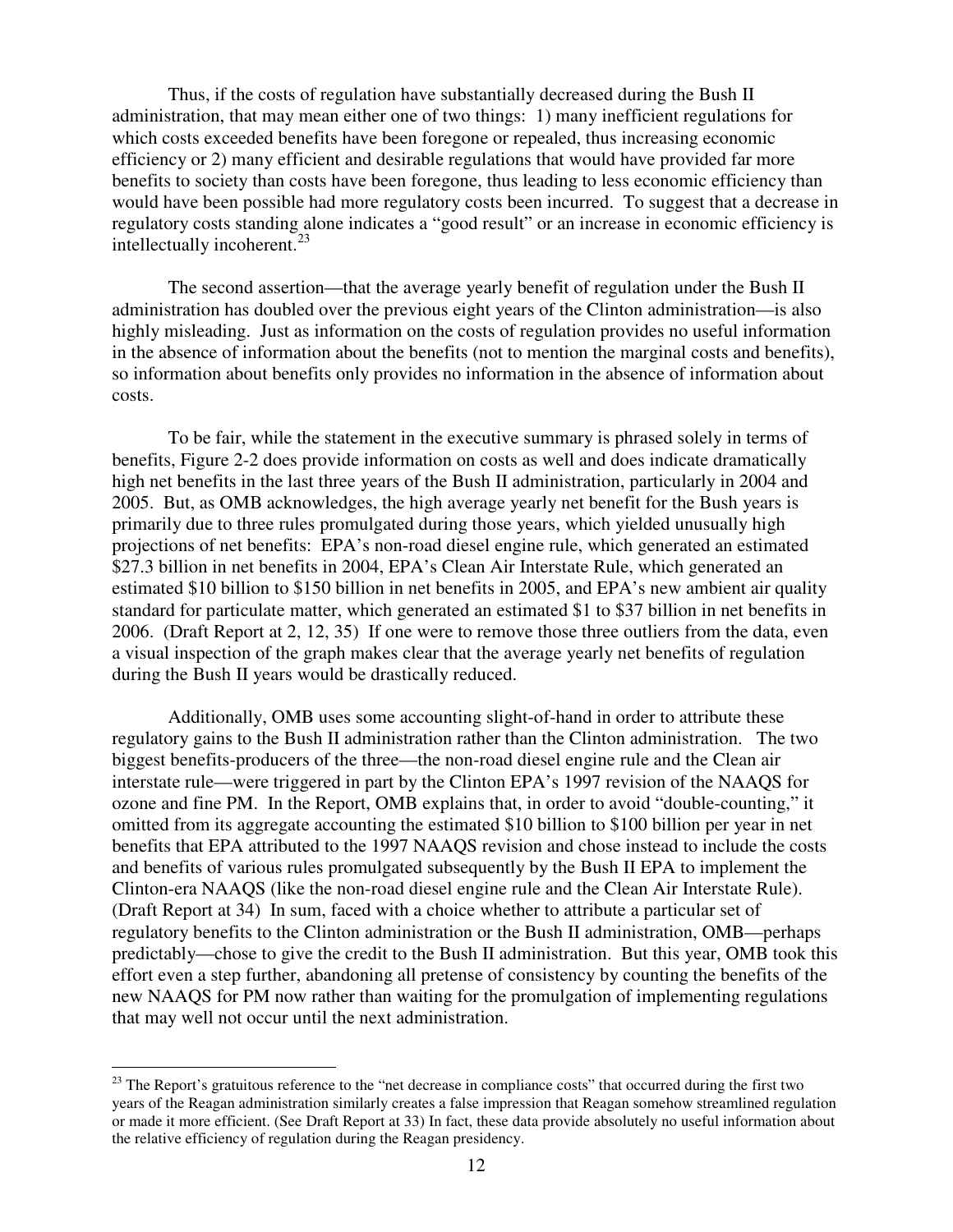In another cheap trick, OMB includes \$4.8 billion in costs for 2000 (the last year of the Clinton administration) for a rule that never went into effect so that it can credit the Bush II administration with the \$4.8 billion that was supposedly "saved" when Congress repealed the rule in 2001. OSHA's ergonomics rule was issued by the agency in November 2000, but never went into effect, because Congress repealed it five months later, in March 2001. Instead of taking the logical approach of simply leaving this rule out of the analysis entirely, OMB takes the self-serving approach of crediting the \$4.8 billion in "costs" (that were never incurred) to the Clinton administration and the subsequent \$4.8 billion cost "saving" to the Bush II administration.<sup>24</sup> (See Report at 33,  $\overline{35}$  n. 51)

 The irony in giving the Bush II administration credit for increases in the net benefits of regulation that are primarily due to the promulgation of three rules under the Clean Air Act is considerable. As OMB itself has acknowledged, the Clean Air Act has consistently been the source of the highest quantifiable benefits estimates in the federal regulatory lexicon. Yet, the Bush II administration has been widely credited with gutting the Clean Air Act. Conveniently, those regulatory actions have managed to fly under the cost-benefit radar screen. When one of the most visible and controversial of the Bush II administration's clean air rollbacks was issued, for example—the rule relaxing the eligibility requirements for New Source Review—OMB simply declined to require a cost-benefit analysis at all.<sup>25</sup>

# IV. OMB's Update on the Implementation of the Information Quality Act Ignores  **Key Criticisms of the Act**

 In Chapter III of the Report, OMB provides an update on the implementation of the Information Quality Act indicating the status of correction requests, appeal requests, and agency responses to these requests. (Draft Report at 37-42) While CPR supports efforts to ensure that data and information disseminated to the public are of high quality, it has identified a number of problems with OMB's implementation of the Act.<sup>26</sup> In July 2005, for example, CPR found that the "IQA provides a resource-intensive review, one that is heavily tilted toward use (and misuse) by regulated industry."<sup>27</sup> OMB's bland recital of statistics does not respond to this and other CPR objections to the Act.

 OMB's update also ignores the criticism raised by CPR and others that misuse of the IQA by parties seeking to escape liability for public health hazards has left people exposed to immediate threats to their health. For example, the Devil's Swamp Superfund site, which was the subject of a poorly grounded and legally inappropriate IQA challenge, has yet to be included as a final listing on the National Priorities List, despite the fact that the site involves the ongoing contamination of fish caught and eaten by subsistence fishermen in the area.<sup>28</sup>

 $\overline{a}$ 

http://www.progressivereform.org/devil\_swamp.cfm.

 $24$  OMB did not attribute any benefits to this rule, apparently on the basis of a retrospective study that indicated that the rule would not in fact have reduced muscular skeletal disorders, as it was intended to do. *See* Draft Report at 35 n. 51.

<sup>25</sup>*See* Heinzerling & Steinzor, *supra* note 5, at 10488.

 <sup>26</sup>*See* CPR, Perspective: Data Quality, available at

 28 *See* Devil's Swamp Site Description, available at http://www.epa.gov/earth1r6/6sf/pdffiles/0600652.pdf (update June 2007). For a description of the hazards presented by the site and the reasons why this IQA challenge is unfounded, see CPR, Information Quality Act in Action: *Cleanup of Superfund Site Delayed by IQA Challenge; Devil's Swamp-Area Residents Pay with their Health,* available at http://www.progressiveregulation.org/perspectives/dataQuality.cfm. 27 *See* Sidney Shapiro, *The Case Against the IQA*, THE ENVIRONMENTAL FORUM, July/August 2005, at 26.